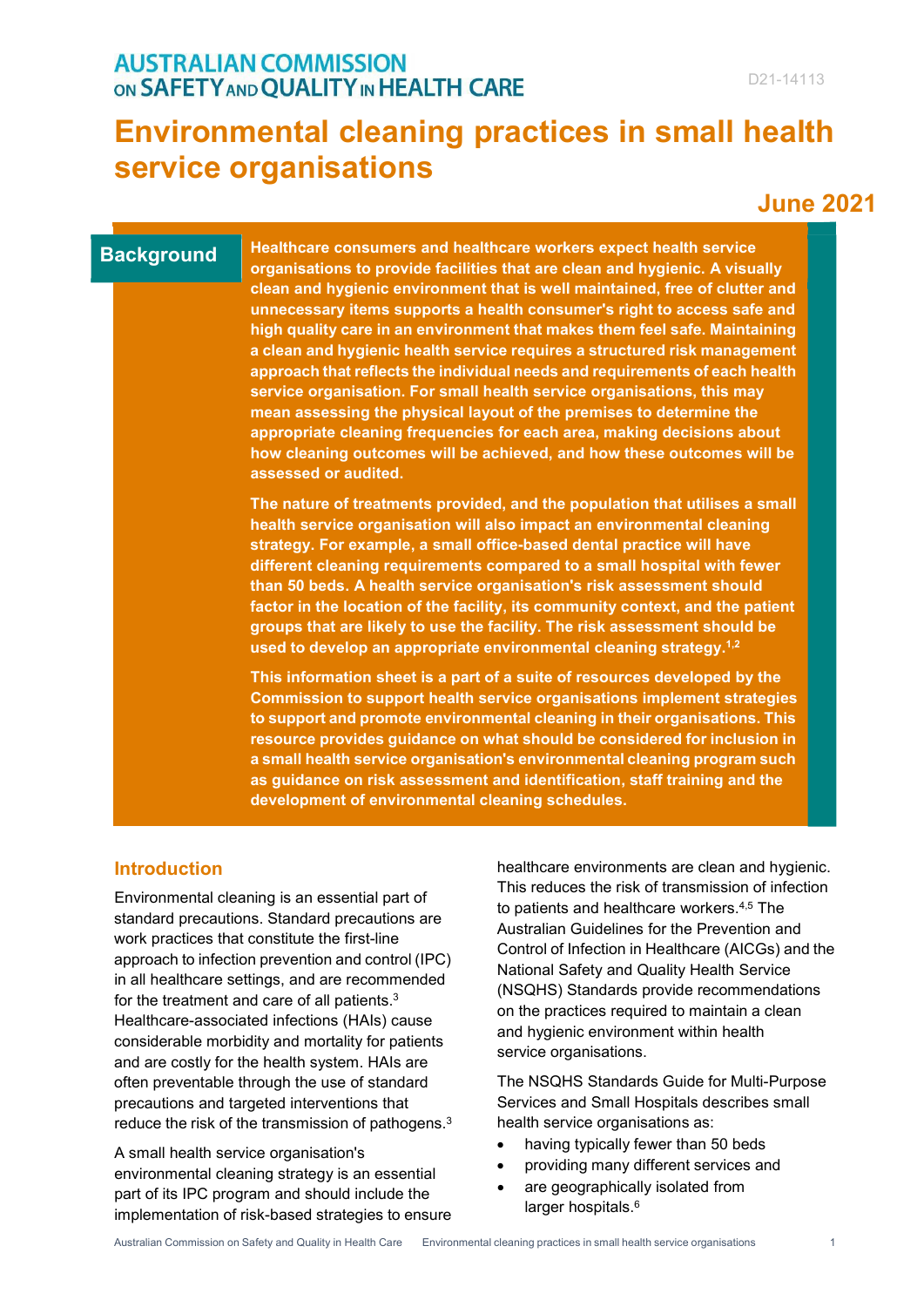Small health service organisations may include outpatient or day only procedural units, rehabilitation or primary health care services (including general practices, dental practices and allied health).7

The development of an environmental cleaning program for a small health service organisation should be based on the recommendations on the AICGs and NSQHS Standards, and tailored to the particular needs of the health service organisation. Organisations should take a multidisciplinary approach when developing an environmental cleaning program. Where possible, organisations should consult with infection prevention and control, work health and safety, cleaning, maintenance and engineering representatives.

Consideration needs to be given to the types of activities or services offered and, the associated risk of infection or outbreak of an infectious disease, such as COVID-19.3,4,6 The objectives of an environmental cleaning program should be developed in consultation with those staff members who are responsible for environmental cleaning and infection prevention and control for a health service organisation. Additional environmental cleaning guidance and resources are also provided by each state and territory health department to support health service organisations in implementing environmental cleaning programs.

## **Essential features of an environmental cleaning program**

Developing an environmental cleaning program can be a complex process. As a minimum, a successful environmental cleaning program in a small health service organisation should address the following outcomes:

- Relevant environmental risks are identified, assessed and responded to appropriately and as required. This could include increasing the frequency of cleaning in response to changes in rates of communicable diseases within the local community e.g. COVID-19
- As part of a health service organisation's overall IPC program, staff responsible for environmental cleaning are provided with training on the principles of infection prevention and control
- A detailed cleaning schedule is developed for the entire facility that describes recommended cleaning frequencies, cleaning

procedures and policies, and role responsibilities of all staff

- Cleaning outcomes are routinely evaluated and monitored by routine auditing
- Cleaning equipment and products are assessed for their suitability for environmental cleaning in the facility. This includes using products according to manufacturer's instructions.2,3,5,6

#### **Risk assessment and identification**

Small health service organisations should consider their local circumstances when assessing the level of infection risk for their organisation and developing an environmental cleaning program. Factors that may increase the risk of infection should be considered and addressed.

Examples of various factors that a small health organisation should consider when undertaking a risk assessment to inform the development of their environmental cleaning program are shown in **Table 1**.

The organisation's environmental cleaning program should be reviewed regularly and modified if the risk of infection changes. For example, the frequency of cleaning may need to change as a result of emerging evidence, outbreaks of infectious diseases (e.g. COVID-19), or in response to internal building works (e.g. generation of dust or fungal spores).2,3

#### **Staff training**

- Staff, including contractors, providing environmental cleaning services in small health service organisations should receive initial and ongoing training on how to perform their required environmental cleaning duties. This includes training in:
	- − the correct use of various cleaning equipment
	- handling and storage of cleaning solutions
	- − the appropriate use of personal protective equipment (PPE)
- Staff performing cleaning duties should have a basic understanding of the principles of infection prevention and control and be able to recognise infection prevention and control signage
- Details about environmental cleaning and infection prevention and control training provided to staff should be recorded.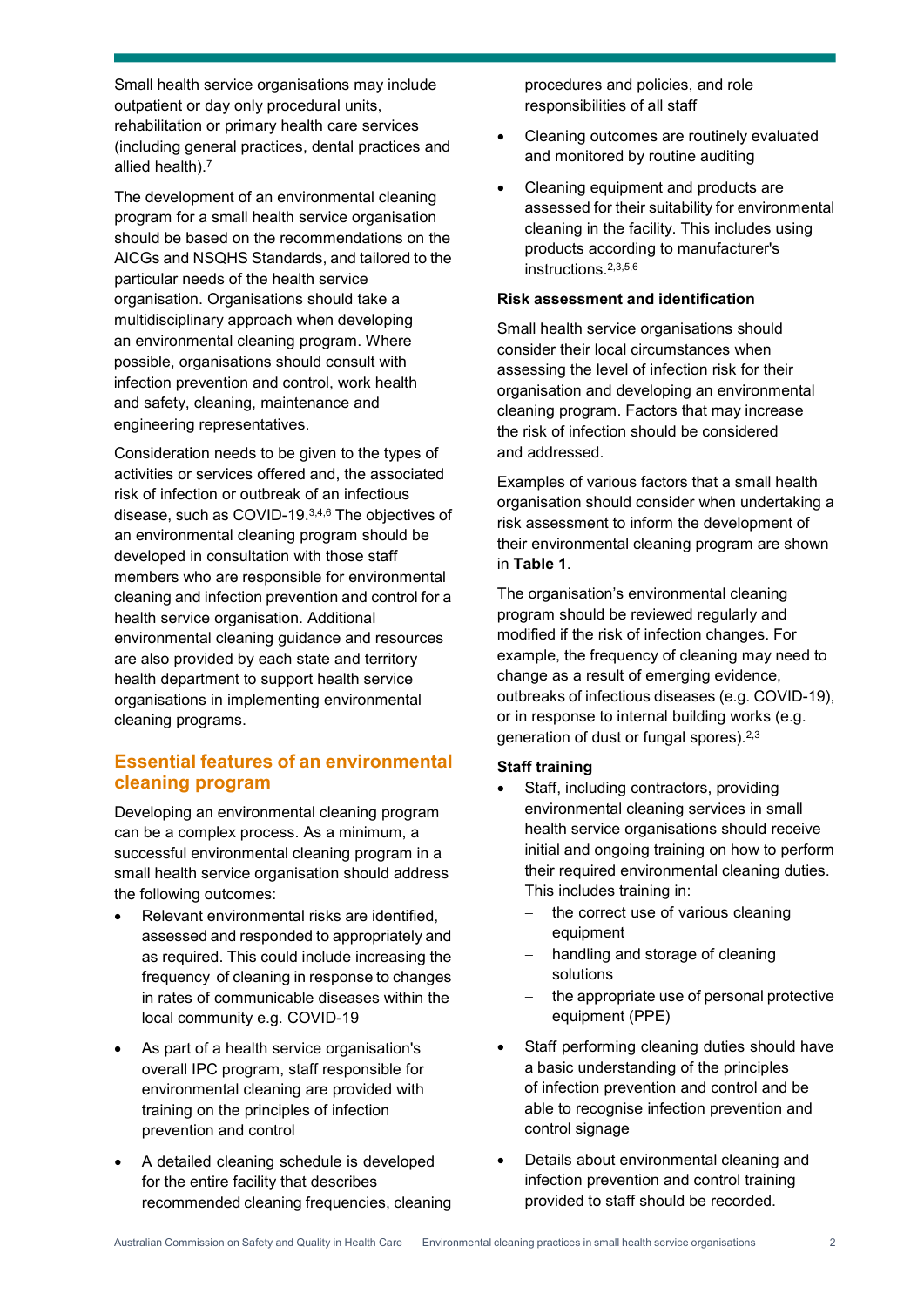These records should include:

- the frequency of training
- − how training was delivered
- the training content
- − who delivered the training
- − who participated in training
- − when the training was undertaken.1,2,5

#### **Cleaning schedule**

- Small health service organisations should develop a cleaning schedule specific to the needs of the facility and the types of services provided. For example, different areas within a facility, such as waiting rooms, staff tea rooms and treatment rooms, need different cleaning frequencies. Infection risks associated with care delivery need to be managed by implementing work practices, including cleaning, that reduce the risk of transmission of infectious agents and multiresistant organisms through a two-tiered approach (i.e. standard and transmission based precautions)
- A cleaning schedule may vary in detail depending on the type of health service organisation. The cleaning schedule should outline the frequency of cleaning and, if required, the different cleaning techniques needed in different clinical areas within the facility and, the criteria for high level or terminal cleaning3,5,6
- Table 2 provides two basic examples of environmental cleaning schedules for small health organisations. These schedules have been developed with consideration of the clinical activities that take place in these organisations<sup>8</sup>
- Some environmental conditions, such as humidity, temperature changes, and light levels, may cause some microorganisms to persist on common environmental surfaces for extended periods of time. Cleaning methods and frequency should be adjusted to mitigate the increased risk of infection in these circumstances<sup>9,10</sup>
- All health service organisations should keep records of cleaning schedules, audits of environmental cleaning and outcomes from audit findings.5

#### **Auditing schedule for environmental cleaning**

Environmental cleaning programs should include a process to audit the effectiveness of cleaning in the organisation.

The frequency of auditing should depend on the organisation's infection risk assessment and the infection risk for each clinical or nonclinical area (see **Table 2** for examples of infection risk levels).5,11,12

For further guidance on auditing for environmental cleaning auditing can be found on the Principles of Environmental Cleaning [Auditing factsheet](https://www.safetyandquality.gov.au/publications-and-resources/resource-library/principles-environmental-cleaning-auditing-august-2020-fact-sheet).

#### **[Cleaning](https://www.safetyandquality.gov.au/publications-and-resources/resource-library/principles-environmental-cleaning-auditing-august-2020-fact-sheet) equipment and products**

It is essential that the cleaning products and equipment selected for use in a health service organisation are specifically labelled and intended for the purpose of cleaning. $3,13$  Additional advice on products suitable for disinfection and sanitisation of health service organisations can be found on the TGA website.

Staff should only use cleaning products and equipment supplied by the health service organisation that are in good condition and working order. This includes mops, buckets, cleaning cloths and cleaning solutions. These products should be used as per the manufacturer's instructions.

Items of cleaning equipment that are designated for single-use only should be appropriately disposed of immediately after use. Items that can be reused should be cleaned and stored as per the manufacturer's instructions and in accordance with the recommendations in the AICGs.

Further information on the appropriate use of cleaning solutions can be found in the Principles of Environmental Cleaning Product Selection fa[ctsheet.](https://www.safetyandquality.gov.au/publications-and-resources/resource-library/principles-environmental-cleaning-product-selection-october-2020-fact-sheet)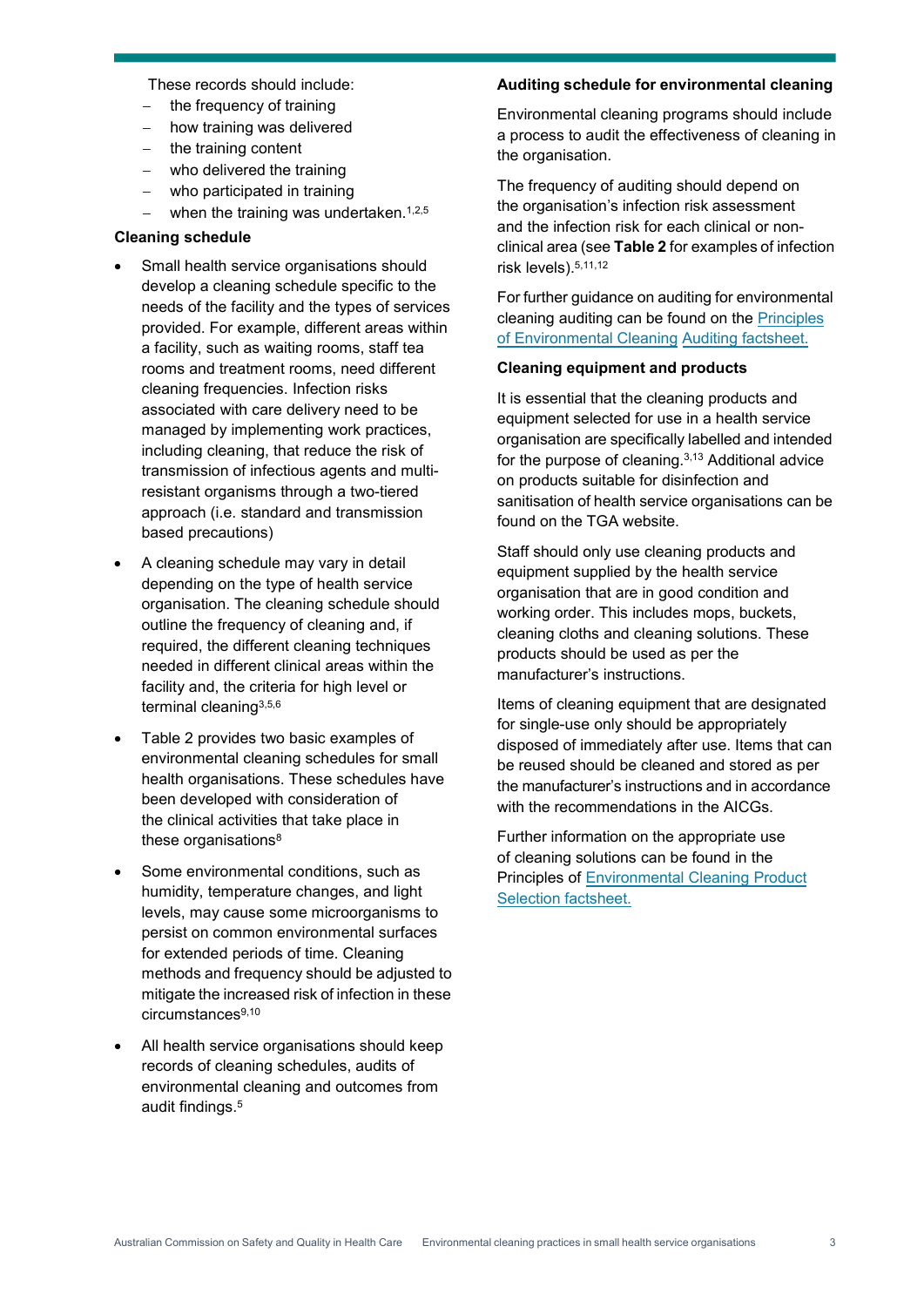| <b>Organisational</b><br><b>Considerations</b>                         | <b>Sample questions for consideration</b>                                                                                                                                                                                                                                                                                                                             | <b>Actions</b>                                                                                                                                                                                                                                                                                                                                                                                                                                                                                                                                                                                                                                                                                                                                                                                                                                                                                                                                                                                                                                                                        |
|------------------------------------------------------------------------|-----------------------------------------------------------------------------------------------------------------------------------------------------------------------------------------------------------------------------------------------------------------------------------------------------------------------------------------------------------------------|---------------------------------------------------------------------------------------------------------------------------------------------------------------------------------------------------------------------------------------------------------------------------------------------------------------------------------------------------------------------------------------------------------------------------------------------------------------------------------------------------------------------------------------------------------------------------------------------------------------------------------------------------------------------------------------------------------------------------------------------------------------------------------------------------------------------------------------------------------------------------------------------------------------------------------------------------------------------------------------------------------------------------------------------------------------------------------------|
| Organisational structure,<br>governance, roles and<br>responsibilities | Is the organisation a standalone facility or part of a larger organisation?<br>Who has overarching responsibility for environmental and equipment<br>cleaning?<br>Is there a current environmental cleaning program that includes equipment<br>cleaning, staff roles and responsibilities?                                                                            | Consider the organisation's existing environmental cleaning program<br>and whether this program includes details about who has overall<br>accountability for environmental cleaning within the organisation and at<br>a facility level.<br>Ensure that the environmental cleaning program is regularly updated to<br>reflect changes to roles, service provision and infection risk for the<br>organisation.                                                                                                                                                                                                                                                                                                                                                                                                                                                                                                                                                                                                                                                                          |
| Legal requirements,<br>policies and protocols                          | What policies, protocols and procedures are currently in place to manage<br>and support environmental and equipment cleaning?<br>Do these policies, protocols and procedures describe the frequency of<br>cleaning required for the services offered in the facility?<br>Are there legal, or regulatory requirements or changes that may impact<br>service provision? | Ensure that any policies, protocols or procedures that support the<br>organisation's cleaning program describes the following:<br>Frequency of cleaning in clinical and non-clinical settings based on<br>a risk assessment for the risk of infection to staff and patients,<br>Cleaning techniques to be used in clinical and non-clinical settings<br>including products and equipment<br>Roles and responsibilities of all staff in relation to environmental<br>and equipment cleaning.<br>Ensure that these policies, protocols and procedures are updated<br>regularly and in response to changes in roles, service provision and<br>infection risk for the organisation.<br>Ensure that the existing environmental cleaning program complies with<br>current recommendations and requirements for work health and safety<br>regulations, Therapeutic Goods Administrations (TGA) advice,<br>Australasian Health Facility Guidelines, and local, jurisdictional or<br>national requirements and guidelines for infection prevention and<br>control, and environmental cleaning. |
| The types of services<br>provided by this<br>organisation              | What types of health services are provided by this organisation/ facility?<br>e.g. Invasive medical procedures such as surgery or non-invasive<br>treatments such as physiotherapy.<br>Is there a high risk of environmental contamination to staff and or patients<br>associated with the services provided by this organisation?                                    | Ensure that the environmental cleaning program reflects the<br>requirements for cleaning according to the services offered and the<br>potential infection risk.                                                                                                                                                                                                                                                                                                                                                                                                                                                                                                                                                                                                                                                                                                                                                                                                                                                                                                                       |
| <b>Human</b><br>resources                                              | What are the roles and responsibilities of staff in relation to environmental<br>and equipment cleaning?<br>Does the organisation have staff dedicated to providing cleaning services?<br>Are these staff employed in-house or does the organisation use<br>contractors, or a mix of both?                                                                            | Consider whether staff have cleaning responsibilities in addition to<br>clinical or non-clinical duties and what processes are in place to<br>manage these responsibilities.<br>Consider what IPC and environmental cleaning education and training<br>staff may require, including handling of chemicals and PPE use.                                                                                                                                                                                                                                                                                                                                                                                                                                                                                                                                                                                                                                                                                                                                                                |

#### **Table 1: Factors for consideration when undertaking a risk assessment when developing a cleaning schedule**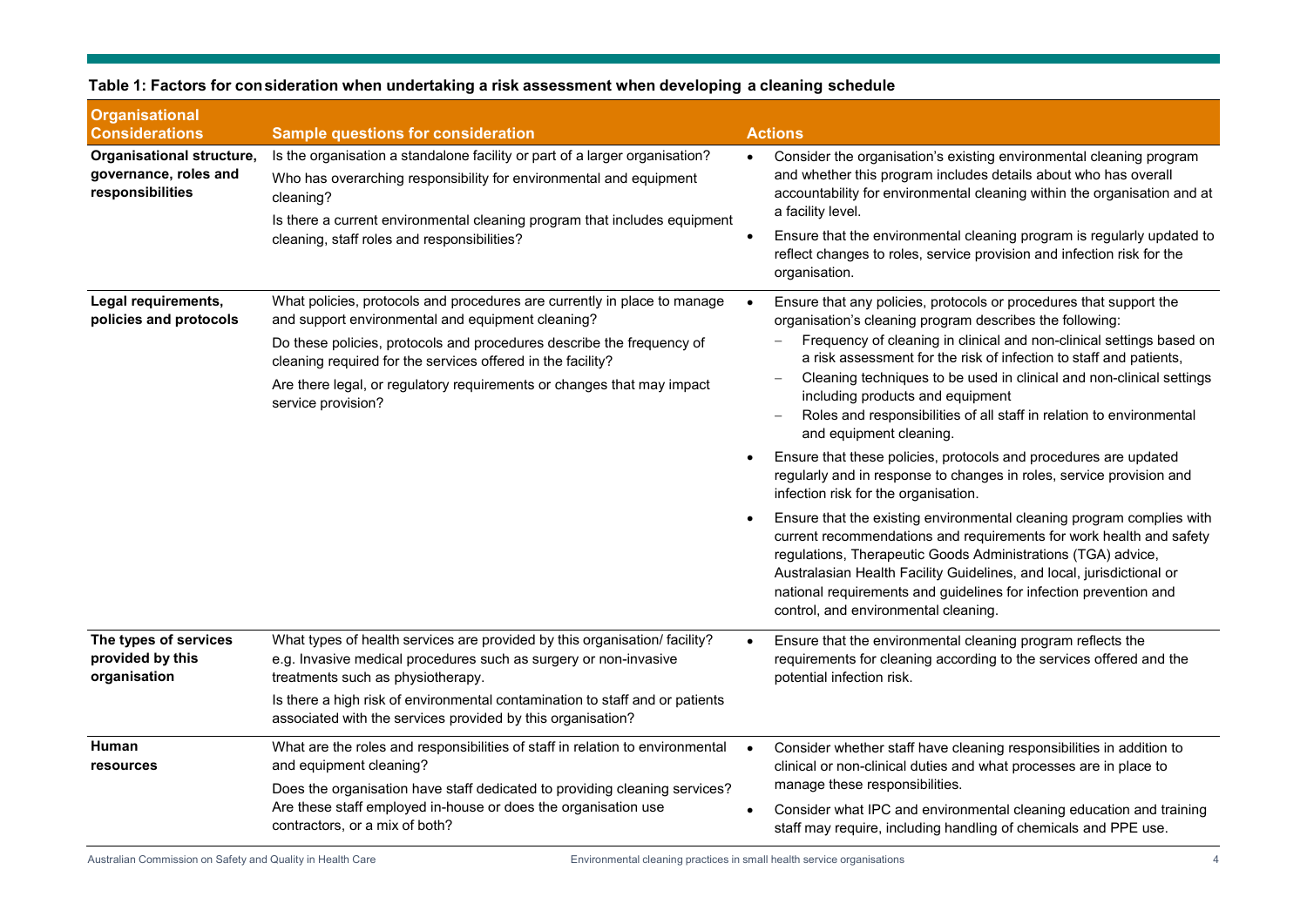| <b>Organisational</b><br><b>Considerations</b> | <b>Sample questions for consideration</b>                                                                                                                                                                                                                                                                                                                                                                                                                                | <b>Actions</b>                                                                                                                                                                                                                                                                                                                                                                                                                                                                                               |  |  |
|------------------------------------------------|--------------------------------------------------------------------------------------------------------------------------------------------------------------------------------------------------------------------------------------------------------------------------------------------------------------------------------------------------------------------------------------------------------------------------------------------------------------------------|--------------------------------------------------------------------------------------------------------------------------------------------------------------------------------------------------------------------------------------------------------------------------------------------------------------------------------------------------------------------------------------------------------------------------------------------------------------------------------------------------------------|--|--|
|                                                |                                                                                                                                                                                                                                                                                                                                                                                                                                                                          | Consider how contracted cleaning staff are orientated to the<br>organisation, what type of training and education has been provided by<br>their employer and if they require additional training to meet the<br>cleaning requirements for this organisation.                                                                                                                                                                                                                                                 |  |  |
| <b>Cleaning resources</b>                      | What products and equipment are readily available for staff to use for<br>environmental and equipment cleaning?<br>Are cleaning products and equipment provided directly by the organisation?<br>Are staff required to purchase any cleaning products or equipment<br>themselves? (e.g. surface cleaner or disinfectant)<br>What processes are in place to ensure that cleaning products and<br>equipment are appropriate for cleaning in a health service organisation? | Consider how staff access and use cleaning equipment and products.<br>Consider who is providing the cleaning equipment and products,<br>including novel cleaning technologies.<br>Consider what processes are in place to ensure that cleaning<br>equipment and products are fit for purpose.                                                                                                                                                                                                                |  |  |
| <b>Building</b><br>design                      | Is the building purpose built/ designed for the delivery of health care? How<br>old is the building?<br>Is a large amount of maintenance required for the upkeep of the building?<br>What types of fittings and furnishings are used in this building? Is there<br>carpet, soft or porous furnishings or surfaces that are difficult to clean?                                                                                                                           | Consider if the existing environmental cleaning program accounts for<br>the building design, furnishing and fitting and includes strategies that<br>reduce any infection risks.<br>Consider whether the existing building maintenance program includes<br>strategies to reduce infection risks.<br>These matters would need to be discussed as part of asset<br>maintenance and capital planning processes.                                                                                                  |  |  |
| Local epidemiology                             | Are there current public health warnings or community outbreaks of<br>infectious diseases/ pandemics?                                                                                                                                                                                                                                                                                                                                                                    | Consider advice from public health units relating to local community<br>outbreaks of infectious diseases or current public health warnings and<br>whether the organisation's environmental cleaning program can<br>implement additional cleaning to responds to meet these needs.                                                                                                                                                                                                                            |  |  |
| <b>Organisation location</b>                   | Where is the organisation/ facility located? Is this a remote location?<br>What local and emergency services or resources are available to support<br>this organisation (e.g. is the service reliant on town or tank water, is the<br>area prone to dust storms or local flooding)? Are major building works<br>occurring nearby that may generate dust and fungal spores?                                                                                               | Consider whether the organisation and or local support services can<br>provide a timely response in the event of an emergency (flood/water<br>leaks) or sustain increased environmental cleaning (dust from<br>building works).<br>Consider how environmental cleaning would be undertaken with<br>minimal disruption to health service provision.<br>Consider whether any cleaning equipment requires servicing and<br>maintenance from an external provider, and if this is available at<br>this location. |  |  |